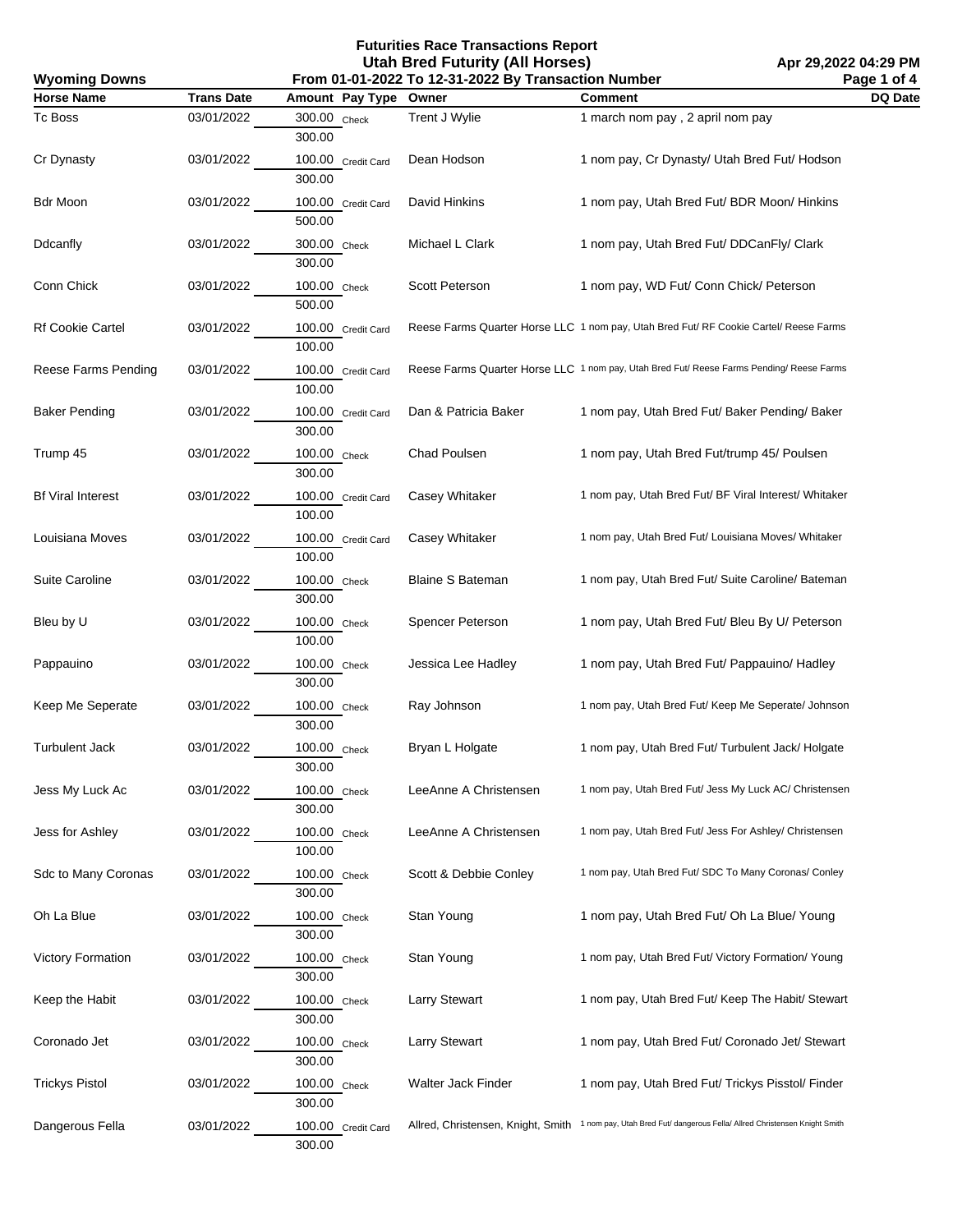## **Futurities Race Transactions Report Utah Bred Futurity (All Horses)**

| <b>Wyoming Downs</b>        |                                                      | From 01-01-2022 To 12-31-2022 By Transaction Number                    | Page 2 of 4                                                              |                                                                                                                                                                                                                                          |         |
|-----------------------------|------------------------------------------------------|------------------------------------------------------------------------|--------------------------------------------------------------------------|------------------------------------------------------------------------------------------------------------------------------------------------------------------------------------------------------------------------------------------|---------|
| <b>Horse Name</b>           | <b>Trans Date</b>                                    | Amount Pay Type                                                        | Owner                                                                    | <b>Comment</b>                                                                                                                                                                                                                           | DQ Date |
| <b>MI Smooth Times</b>      | 03/01/2022                                           | 100.00 Credit Card<br>100.00                                           | Michael Isom                                                             | 1 nom pay, Utah Bred Fut/ MI Smooth Times/ Isom                                                                                                                                                                                          |         |
| Mi Fired Up                 | 03/01/2022                                           | 100.00 Credit Card<br>100.00                                           | Michael Isom                                                             | 1nompay, Utah Bred Fut/ MI Fired Up/ Isom                                                                                                                                                                                                |         |
| Hero Lips                   | 03/01/2022                                           | 100.00 Credit Card<br>100.00                                           | Michael Isom                                                             | 1 nom pay, Utha Bred Fut/ Hero Lips/ Isom                                                                                                                                                                                                |         |
| Doctor Blake                | 03/01/2022                                           | 100.00 Credit Card<br>100.00                                           | Michael Isom                                                             | 1 nom pay, Utah Bred Fut/ Doctor Blake/ Isom                                                                                                                                                                                             |         |
| Little Mountain High        | 03/01/2022<br>04/01/2022<br>05/02/2022<br>06/18/2022 | 100.00 Check<br>200.00 Check<br>200.00 Check<br>150.00 Check<br>650.00 | David R Johnson<br>David R Johnson<br>David R Johnson<br>David R Johnson | 1 nom pay, Utah Bred Fut/ Little Mountain High/ Johnson<br>2 nom pay, Utah Bred Fut/ Little Mountain High/ Johnson<br>3 nom pay, Utah Bred Fut/ Little Mountain High/ Johnson<br>Trial Pay, Utah Bred Fut/ Little Mountain High/ Johnson |         |
| Bc Handsome Guy             | 03/01/2022                                           | 100.00 Check<br>500.00                                                 | Ben L McKinney                                                           | 1 nom pay, Utah Bred Fut/ BC Handsome Guy/ McKinney                                                                                                                                                                                      |         |
| Beerfund                    | 03/01/2022                                           | 100.00 Credit Card<br>300.00                                           | Jordan Allred                                                            | 1 nom pay, Utah Bred Fut/ Beerfund/ Allred                                                                                                                                                                                               |         |
| Blazin a Dynasty            | 03/01/2022                                           | 100.00 Credit Card<br>300.00                                           | <b>Trent Nelson</b>                                                      | 1 nom pay, Utah Bred Fut/ Blazin A Dynasty/ Nelson                                                                                                                                                                                       |         |
| <b>GI Bodacious Mystery</b> | 03/01/2022                                           | 100.00 Check<br>100.00                                                 | Gary Laramie                                                             | 1 nom pay, Utah Bred Fut/ GI Bodacious Mystery/Laramie                                                                                                                                                                                   |         |
| Gg Rollin Rollin            | 03/01/2022                                           | 100.00 Check<br>500.00                                                 | <b>Goodrich Quarter Horses</b>                                           | 1 nom pay, Utah Bred Fut/ GG Rollin Rollin/ Goodrich                                                                                                                                                                                     |         |
| Gg Ocean King               | 03/01/2022                                           | 100.00 Check<br>500.00                                                 | <b>Goodrich Quarter Horses</b>                                           | 1 nom pay, Utah Bred fut/ GG Ocean King/ Goodrich                                                                                                                                                                                        |         |
| Mister Jim                  | 03/01/2022                                           | 100.00 Credit Card<br>300.00                                           | <b>Tony Greaves</b>                                                      | 1 nom pay, Utah Bred Fut/ Mister Jim/ Greaves                                                                                                                                                                                            |         |
| Big E                       | 03/01/2022                                           | 100.00 Check<br>300.00                                                 | Eric And Angela Peterson                                                 | 1 nom pay, Utah Bred Fut/ Big E/ Peterson                                                                                                                                                                                                |         |
| Kvn Grand Victory           | 03/01/2022                                           | 100.00 Check<br>300.00                                                 | McColee Land & Livestock LLC                                             | 1 nom pay, Utah Bred Fut/ KVN Grand Victory/ McColee Land and Livestock                                                                                                                                                                  |         |
| The Other Halff             | 03/01/2022                                           | 100.00 Check<br>300.00                                                 |                                                                          | McColee Land & Livestock LLC 1 nom pay, Utah Bred fut/ The other Halff/ McColee Land and Livestock                                                                                                                                       |         |
| Rayshas Pink Cartel         | 03/01/2022                                           | 100.00 Check<br>300.00                                                 | Renegade Racing                                                          | 1 nom pay, Rayshas Pink Cartel/ Utah Bred Fut/ Renegade                                                                                                                                                                                  |         |
| Bc Handsome Guy             | 04/01/2022                                           | 200.00 Check<br>500.00                                                 | Ben L McKinney                                                           | 2 nom pay, Utah Bred Fut/ BC Handsome Guy/ McKinney                                                                                                                                                                                      |         |
| <b>Trickys Pistol</b>       | 04/01/2022                                           | 200.00 Credit Card<br>300.00                                           | <b>Walter Jack Finder</b>                                                | 2 nom pay, Utah Bred Fut/ Trickys Pistol/ Finder                                                                                                                                                                                         |         |
| Suite Caroline              | 04/01/2022                                           | 200.00 Check<br>300.00                                                 | <b>Blaine S Bateman</b>                                                  | 2 nompay, Utah Bred Fut/ Suite Caroline/ Bateman                                                                                                                                                                                         |         |
| <b>Dks First Dynasty</b>    | 03/01/2022                                           | 100.00 Check<br>100.00                                                 | Michael K Mckell                                                         | 1 nom pay, Utah Bred Fut/ BKs First Dynasty/ McKell                                                                                                                                                                                      |         |
| Chance for a Corona         | 03/01/2022<br>04/01/2022                             | 100.00 Credit Card<br>200.00 Credit Card<br>300.00                     | <b>Shawto Quarter Horses</b><br><b>Shawto Quarter Horses</b>             | 1 nom pay, Utah Bred Fut/ Chance for a Corona/ Shawto Quarter Horses<br>2 nom pay, Utah Bred Fut/ Chance For a Corona/ Shawto Quarter Horses                                                                                             |         |
| <b>Baker Pending</b>        | 04/01/2022                                           | 200.00 Credit Card<br>300.00                                           | Dan & Patricia Baker                                                     | 2 nom pay, Utah Bred Fut/ Moments/ Baker                                                                                                                                                                                                 |         |
| Gg Rollin Rollin            | 04/01/2022<br>05/02/2022                             | 200.00 Check<br>200.00 Check<br>500.00                                 | <b>Goodrich Quarter Horses</b><br>Goodrich Quarter Horses                | 2 nom pay, Utah Bred Fut/ GG Rollin Rollin/ Goodrich<br>3 nom pay, Utah Bred Fut/ GG Rollin Rollin/ Goodrich                                                                                                                             |         |
| Gg Ocean King               | 04/01/2022                                           | 200.00 Check                                                           | Goodrich Quarter Horses                                                  | 2 nom pay, Utah Bred Fut/ GG Ocean King/ Goodrich                                                                                                                                                                                        |         |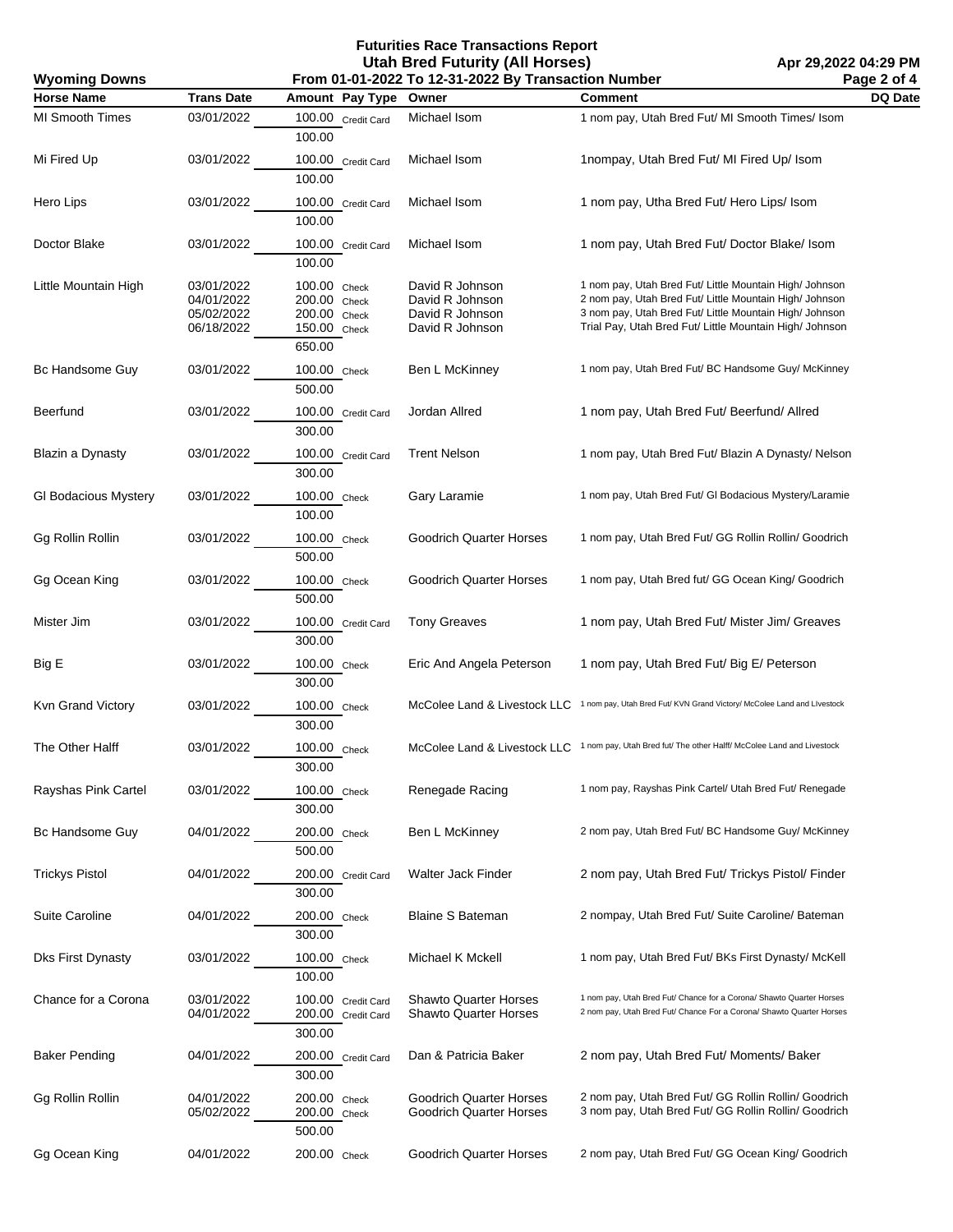## **Futurities Race Transactions Report Utah Bred Futurity (All Horses)**

| <b>Wyoming Downs</b>     | .<br>From 01-01-2022 To 12-31-2022 By Transaction Number<br>Page 3 of 4 |                                                        |                                                       |                                                                                                                                                                          |         |
|--------------------------|-------------------------------------------------------------------------|--------------------------------------------------------|-------------------------------------------------------|--------------------------------------------------------------------------------------------------------------------------------------------------------------------------|---------|
| <b>Horse Name</b>        | <b>Trans Date</b>                                                       | Amount Pay Type Owner                                  |                                                       | Comment                                                                                                                                                                  | DQ Date |
|                          | 05/02/2022                                                              | 200.00 Check<br>500.00                                 | <b>Goodrich Quarter Horses</b>                        | 3 nom pay, Utah Bred Fut/ GG Ocean King/ Goodrich                                                                                                                        |         |
| Big E                    | 04/01/2022                                                              | 200.00 Check<br>300.00                                 | Eric And Angela Peterson                              | 2 nom pay, Utah Bred Fut/ Big E/ Peterson                                                                                                                                |         |
| Mister Jim               | 04/01/2022                                                              | 200.00 Check<br>300.00                                 | <b>Tony Greaves</b>                                   | 2 nom pay, Utah Bred Fut/ Mister Jim/ Greaves                                                                                                                            |         |
| Rayshas Pink Cartel      | 04/01/2022                                                              | 200.00 Check<br>300.00                                 | Renegade Racing                                       | 2 nom pay, Utah Bred Fut/ Rayshas Pink Cartel/ renegade                                                                                                                  |         |
| Jess My Luck Ac          | 04/01/2022                                                              | 200.00 Check<br>300.00                                 | LeeAnne A Christensen                                 | 2 nom pay, Utah Bred Fut/ Jess My Luck AC/ Christensen                                                                                                                   |         |
| Conn Chick               | 04/01/2022                                                              | 200.00 Check<br>500.00                                 | Scott Peterson                                        | 2 nom pay, Utah Bred Fut/Conn Chick/ Peterson                                                                                                                            |         |
| Kvn Grand Victory        | 04/01/2022                                                              | 200.00 Check<br>300.00                                 |                                                       | McColee Land & Livestock LLC 2 nom pay, Utah Bred Fut/ KVN Grand Victory/ robinson                                                                                       |         |
| The Other Halff          | 04/01/2022                                                              | 200.00 Check<br>300.00                                 |                                                       | McColee Land & Livestock LLC 2 nom pay, Utah Bred Fut/ The Other Half/ Robinson                                                                                          |         |
| Trump 45                 | 04/01/2022                                                              | 200.00 Check<br>300.00                                 | Chad Poulsen                                          | 2 nom pay, Utah Bred Fut/ Trump 45/ Poulsen                                                                                                                              |         |
| Corona Rage              | 04/01/2022<br>04/01/2022                                                | 200.00 Check<br>200.00 Check<br>400.00                 |                                                       | Ron Moosman & Jim Nebeker 1 nom pay, Utah Bred Fut/ Corona Rage/ Nebeker & Moosman<br>Ron Moosman & Jim Nebeker 2 nom pay, Utah Bred Fut/ Corona Rage/ Nebeker & Moosman |         |
| Pappas Jewel             | 04/01/2022<br>04/01/2022                                                | 200.00 Check<br>200.00 Check<br>600.00                 | Lewis R Dillree<br>Lewis R Dillree                    | 1 nom pay, Utah Bred Fut/ Pappas Jewel/ Dillree<br>2 nom pay, Utah Bred Fut/Pappas Jewel/ Dillree                                                                        |         |
| Keep Me Seperate         | 04/01/2022                                                              | 200.00 Check<br>300.00                                 | Ray Johnson                                           | 2 nom pay, Utah Bred FUt/ Keep me Seperate/ Johnson                                                                                                                      |         |
| Dangerous Fella          | 04/01/2022                                                              | 200.00 Credit Card<br>300.00                           |                                                       | Allred, Christensen, Knight, Smith 2 nom pay, Utah Bred Fut/ Dangerous Fella/ Allred Christensen Knight                                                                  |         |
| Beerfund                 | 04/01/2022                                                              | 200.00 Credit Card<br>300.00                           | Jordan Allred                                         | 2 nom pay, Utah Bred Fut/ Beerfund/ Allred                                                                                                                               |         |
| Bnb Lilboombaby          | 03/01/2022<br>04/01/2022<br>05/02/2022                                  | 200.00 Check<br>200.00 Check<br>200.00 Check<br>600.00 | Jeremy Fielding<br>Jeremy Fielding<br>Jeremy Fielding | 1 nom pay, Utah Bred Fut/ BNB Iil Boom Baby/ Fielding<br>2 nom pay, Utah Bred Fut/ BNB LilBoombaby/ Fielding<br>3 nom pay, Utah Bred Fut/ BNB lilboombaby/ Fielding      |         |
| Coronado Jet             | 04/01/2022                                                              | 200.00 Check<br>300.00                                 | <b>Larry Stewart</b>                                  | 2 nom pay, Utah Bred Fut/ Coronado Jet/ Stewart                                                                                                                          |         |
| Keep the Habit           | 04/01/2022                                                              | 200.00 Check<br>300.00                                 | <b>Larry Stewart</b>                                  | 2 nom pay, Utah Bred Fut/ Keep the Habit/ Stewart                                                                                                                        |         |
| <b>Streakin Dell Rey</b> | 03/01/2022                                                              | 100.00 Cashier Check Darin Bare<br>100.00              |                                                       | 1 nom pay, Utah Bred FUt/ Streakin Dell Rey/ Bare                                                                                                                        |         |
| Pappauino                | 04/01/2022                                                              | 200.00 Check<br>300.00                                 | Jessica Lee Hadley                                    | 2 nom pay, Utah Bred Fut/ Pappauino/ Hadley                                                                                                                              |         |
| Panamita                 | 03/01/2022<br>04/01/2022                                                | 100.00 Credit Card<br>200.00 Credit Card<br>300.00     | Brenda F Villa<br>Brenda F Villa                      | 1 nom pay, Utah Bred Fut/ Panamita/ Villa<br>2 nom pay, Utha Bred FUt/ Panamita/ Villa                                                                                   |         |
| <b>Turbulent Jack</b>    | 04/01/2022                                                              | 200.00 Credit Card<br>300.00                           | Bryan L Holgate                                       | 2 nom pay, Utah Bred FUt/ Turbulent Jack/ Holgate                                                                                                                        |         |
| Blazin a Dynasty         | 04/01/2022                                                              | 200.00 Credit Card<br>300.00                           | <b>Trent Nelson</b>                                   | 2 nom pay, Utha Bred Fut/ Blazin A Dynasty/ Nelson                                                                                                                       |         |
| Sdc to Many Coronas      | 04/01/2022                                                              | 200.00 Check<br>300.00                                 | Scott & Debbie Conley                                 | 2 nom pay, Utah Bred FUt/ SDC To many Coronas/ Conley                                                                                                                    |         |
| Ladd E Boy               | 03/01/2022                                                              | 100.00 Credit Card                                     | Gloria Ortiz                                          | 1 nom pay, Utah Bred Fut/ Ladd e boy/ Ortiz                                                                                                                              |         |